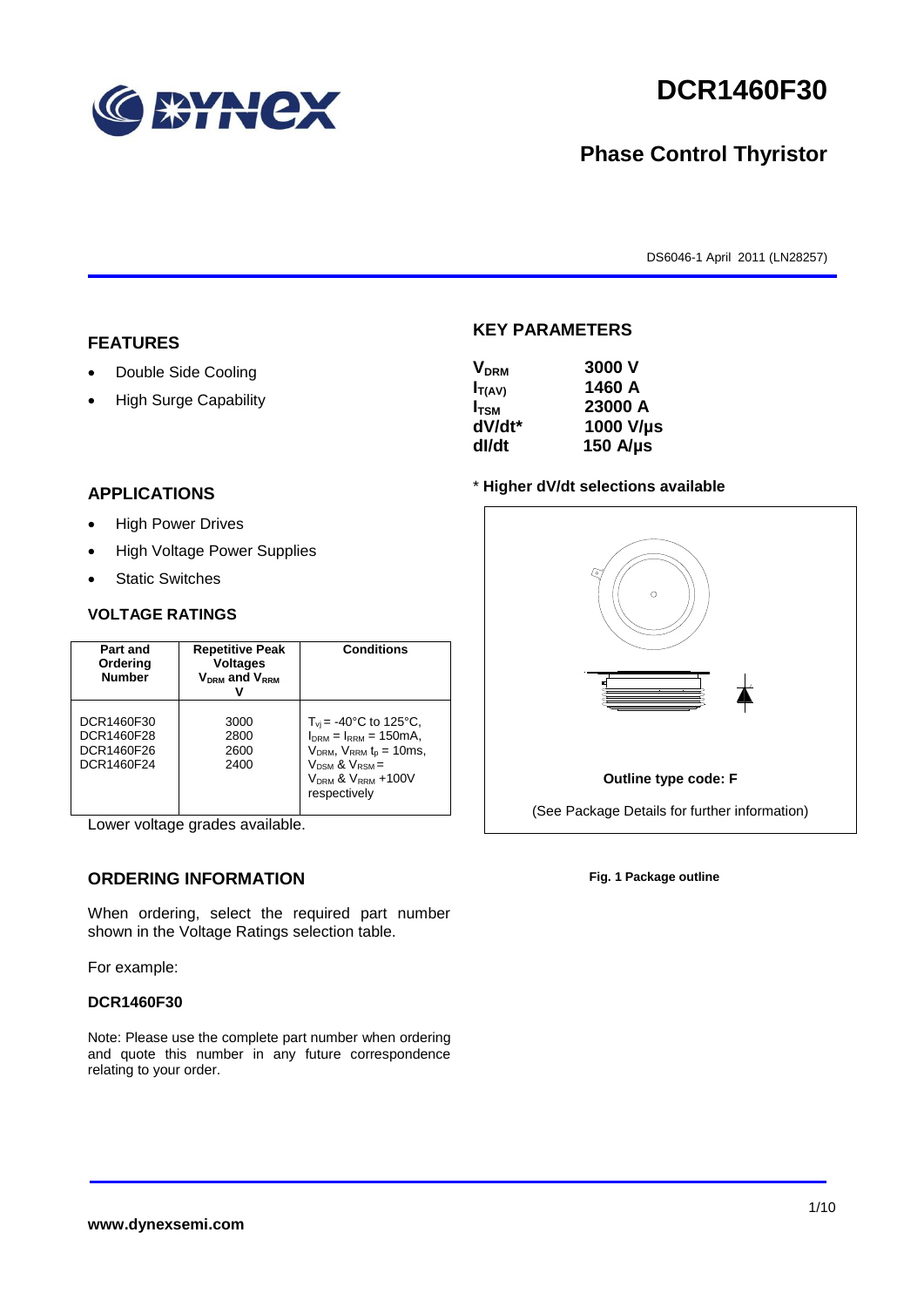

### **CURRENT RATINGS**

**Tcase = 60°C unless stated otherwise**

| Symbol             | <b>Parameter</b>                     | <b>Test Conditions</b>   | Max. | <b>Units</b> |
|--------------------|--------------------------------------|--------------------------|------|--------------|
| Double Side Cooled |                                      |                          |      |              |
| $I_{T(AV)}$        | Mean on-state current                | Half wave resistive load | 1460 | A            |
| $I_{T(RMS)}$       | <b>RMS</b> value                     | $\overline{\phantom{0}}$ | 2290 | Α            |
| Iт                 | Continuous (direct) on-state current | $\overline{\phantom{0}}$ | 2060 | Α            |

#### **SURGE RATINGS**

| Symbol       | <b>Parameter</b>                        | <b>Test Conditions</b>                           | Max. | <b>Units</b>      |
|--------------|-----------------------------------------|--------------------------------------------------|------|-------------------|
| <b>I</b> TSM | Surge (non-repetitive) on-state current | 10ms half sine, $T_{\text{case}} = 125^{\circ}C$ | 23.0 | kA                |
| $l^2t$       | I <sup>2</sup> t for fusing             | $V_R = 0$                                        | 2.65 | MA <sup>2</sup> S |

#### **THERMAL AND MECHANICAL RATINGS**

| Symbol           | <b>Parameter</b>                      | <b>Test Conditions</b>    |    | Min. | Max.  | <b>Units</b> |
|------------------|---------------------------------------|---------------------------|----|------|-------|--------------|
| $R_{th(i-c)}$    | Thermal resistance – junction to case | Double side cooled        | DC |      | 0.02  | °C/W         |
| $R_{th(c-h)}$    | Thermal resistance – case to heatsink | Double side cooled        | DC |      | 0.005 | °C/W         |
| $T_{\nu j}$      | Virtual junction temperature          | <b>Blocking VDRM/VRRM</b> |    |      | 125   | °C           |
| $T_{\text{stg}}$ | Storage temperature range             |                           |    | -40  | 140   | °C           |
| $F_m$            | Clamping force                        |                           |    | 18   | 26    | kN           |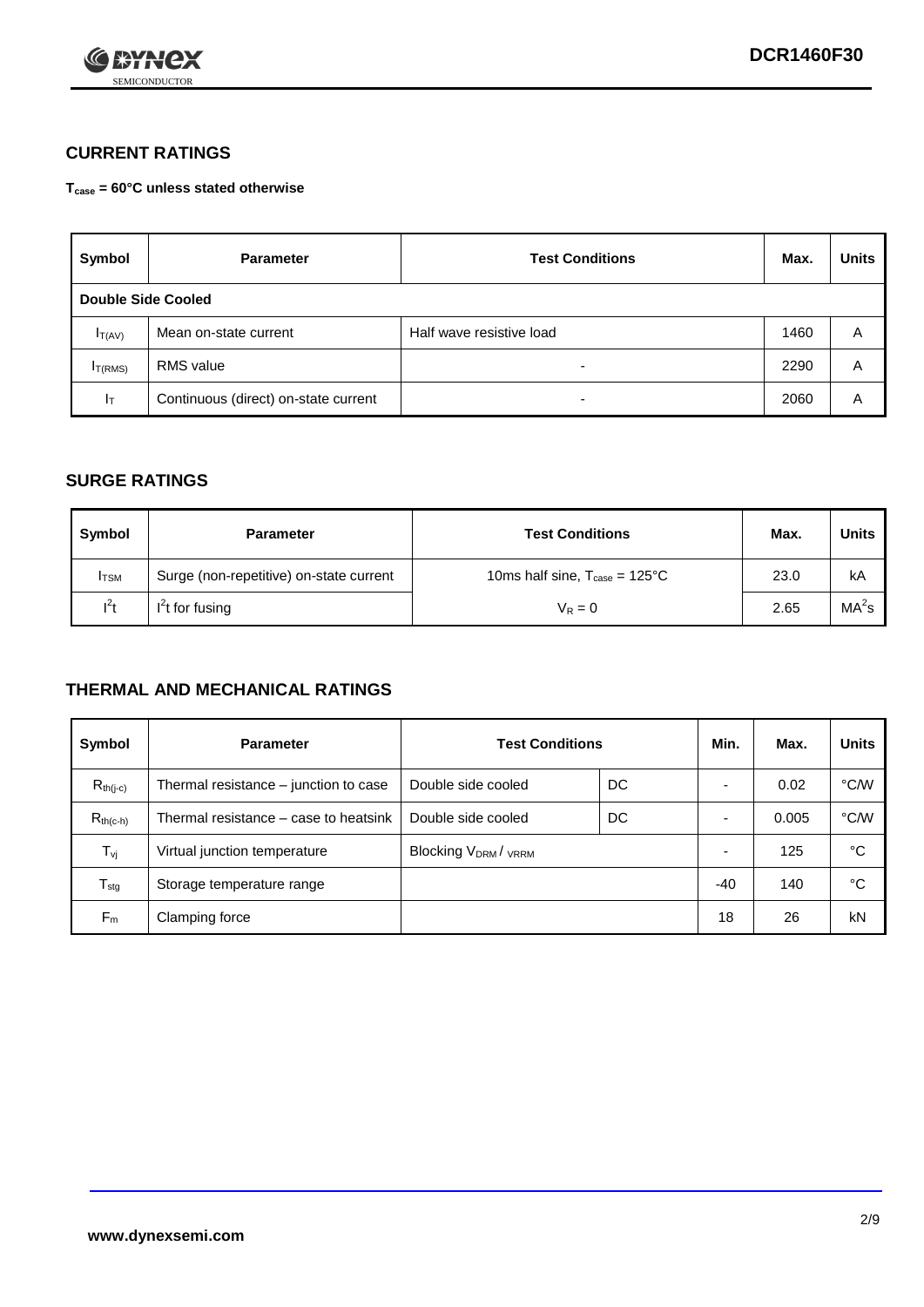

## **DYNAMIC CHARACTERISTICS**

| Symbol            | <b>Parameter</b>                              | <b>Test Conditions</b>                                                |                 | Min.                     | Max.                     | <b>Units</b> |
|-------------------|-----------------------------------------------|-----------------------------------------------------------------------|-----------------|--------------------------|--------------------------|--------------|
| <b>IRRM</b> /IDRM | Peak reverse and off-state current            | At $V_{RRM}/V_{DRM}$ , $T_{case} = 125^{\circ}C$                      |                 | $\overline{a}$           | 150                      | mA           |
| dV/dt             | Max. linear rate of rise of off-state voltage | To 67% $V_{DRM}$ , T <sub>i</sub> = 125°C, gate open                  |                 | 1000                     | $\overline{\phantom{a}}$ | $V/\mu s$    |
| dl/dt             | Rate of rise of on-state current              | From 67% $V_{DRM}$ to 2000A                                           | Repetitive 50Hz | $\overline{\phantom{a}}$ | 150                      | $A/\mu s$    |
|                   |                                               | Gate source 30V, 10 $\Omega$ ,                                        | Non-repetitive  | ٠                        | 1000                     | $A/\mu s$    |
|                   |                                               | $t_r$ < 0.5µs, $T_i$ = 125°C                                          |                 |                          |                          |              |
| $V_T$             | On-state voltage                              | $I_T = 1500A$ , $T_{case} = 125^{\circ}C$                             |                 |                          | 1.40                     | $\vee$       |
| $V_{T(TO)}$       | Threshold voltage                             | $T_{\text{case}} = 125^{\circ}C$                                      |                 | ä,                       | 0.95                     | $\vee$       |
| $r_{\text{T}}$    | On-state slope resistance                     | $T_{\text{case}} = 125^{\circ}C$                                      |                 | ÷,                       | 0.30                     | $m\Omega$    |
| $t_{\rm gd}$      | Delay time                                    | $V_D = 67\%$ V <sub>DRM</sub> , gate source 30V, 10 $\Omega$          |                 |                          | 3.0                      | μs           |
|                   |                                               | $t_r = 0.5 \mu s$ , $T_i = 25^{\circ}C$                               |                 |                          |                          |              |
| $t_{q}$           | Turn-off time                                 | $T_i$ = 125°C, $V_R$ = 100V, dl/dt = 10A/µs,                          |                 | ٠                        | 300                      | μs           |
|                   |                                               | $dV_{DR}/dt = 20 V/\mu s$ linear to 67% $V_{DRM}$                     |                 |                          |                          |              |
| $Q_{\rm S}$       | Stored charge                                 | $I_T = 2000A$ , tp = 1000us, $T_j = 125$ °C,<br>$dl/dt = 10A/\mu s$ , |                 |                          | 3600                     | μC           |
| $I_{RR}$          | Reverse recovery current                      |                                                                       |                 |                          | 165                      | A            |
| IL.               | Latching current                              | $T_i = 25^{\circ}C$ ,                                                 |                 | $\overline{\phantom{0}}$ | 1                        | Α            |
| ΙH                | Holding current                               | $T_i = 25^{\circ}C$ ,                                                 |                 |                          | 200                      | mA           |

### **GATE TRIGGER CHARACTERISTICS AND RATINGS**

| Symbol          | <b>Parameter</b>         | <b>Test Conditions</b>                    | Max. | <b>Units</b> |
|-----------------|--------------------------|-------------------------------------------|------|--------------|
| V <sub>GT</sub> | Gate trigger voltage     | $V_{DRM}$ = 5V, $T_{case}$ = 25°C         | 3    |              |
| $V_{GD}$        | Gate non-trigger voltage | At 40% $V_{DRM}$ , $T_{case}$ = 125°C     | TBD  |              |
| Iст             | Gate trigger current     | $V_{DRM} = 5V$ , $T_{case} = 25^{\circ}C$ | 300  | mA           |
| <b>I</b> GD     | Gate non-trigger current | At 40% $V_{DRM}$ , $T_{case}$ = 125°C     | TBD  | mA           |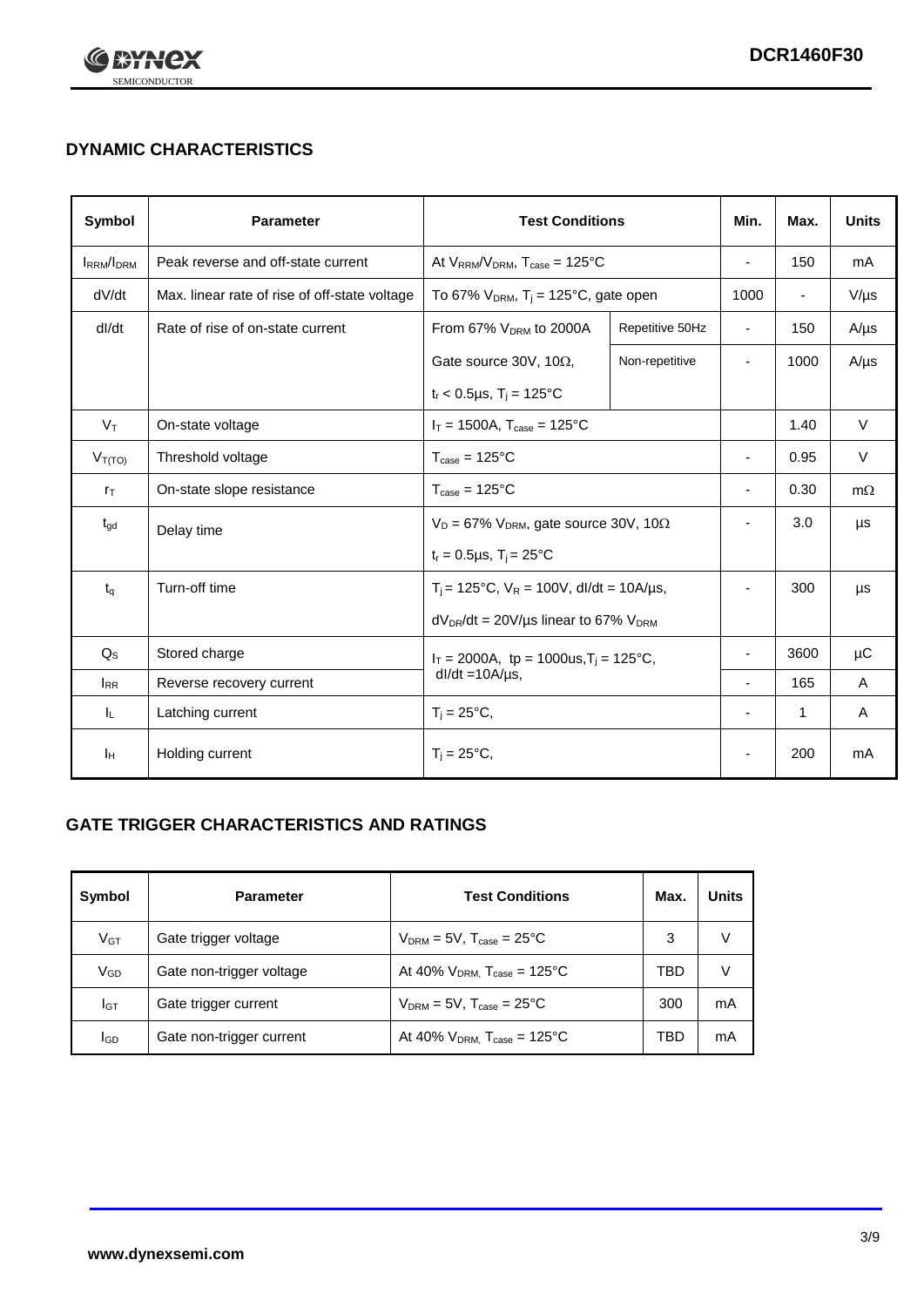

## **CURVES**



**Fig.2 Maximum &minimum on-state characteristics**



**Fig.3 Maximum (limit) transient thermal impedance – junction to case (°C/W)**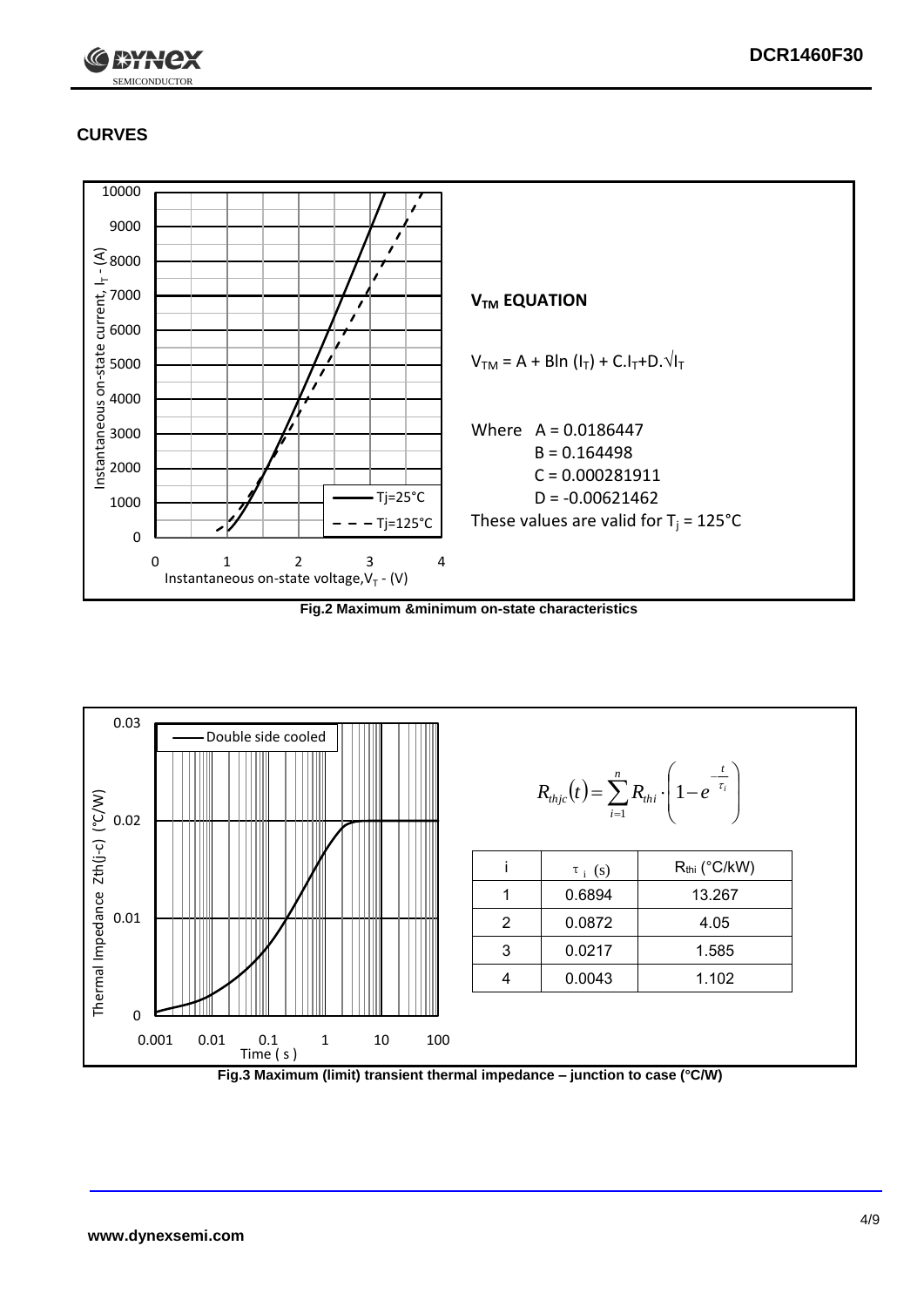





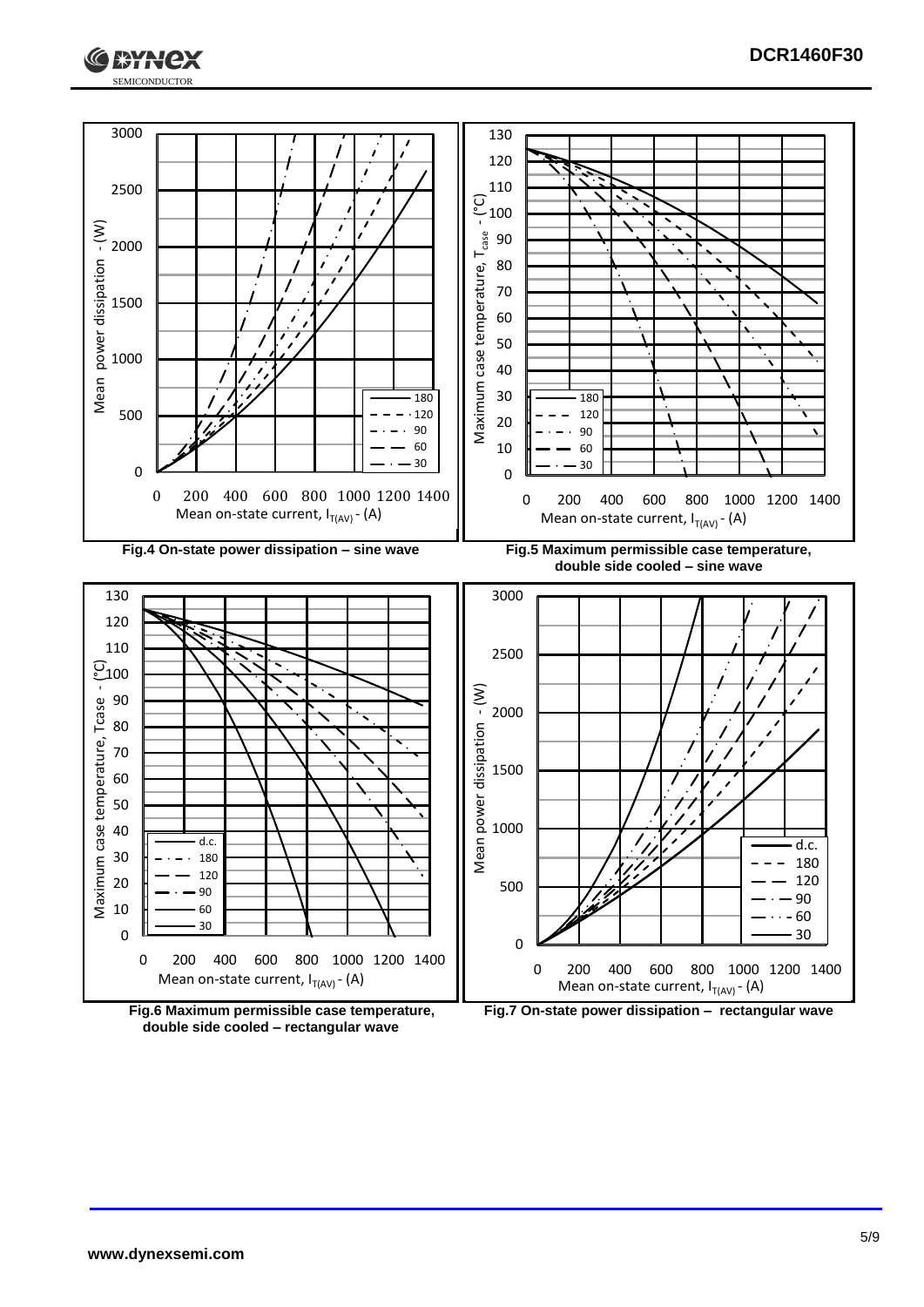



ЖАНСХ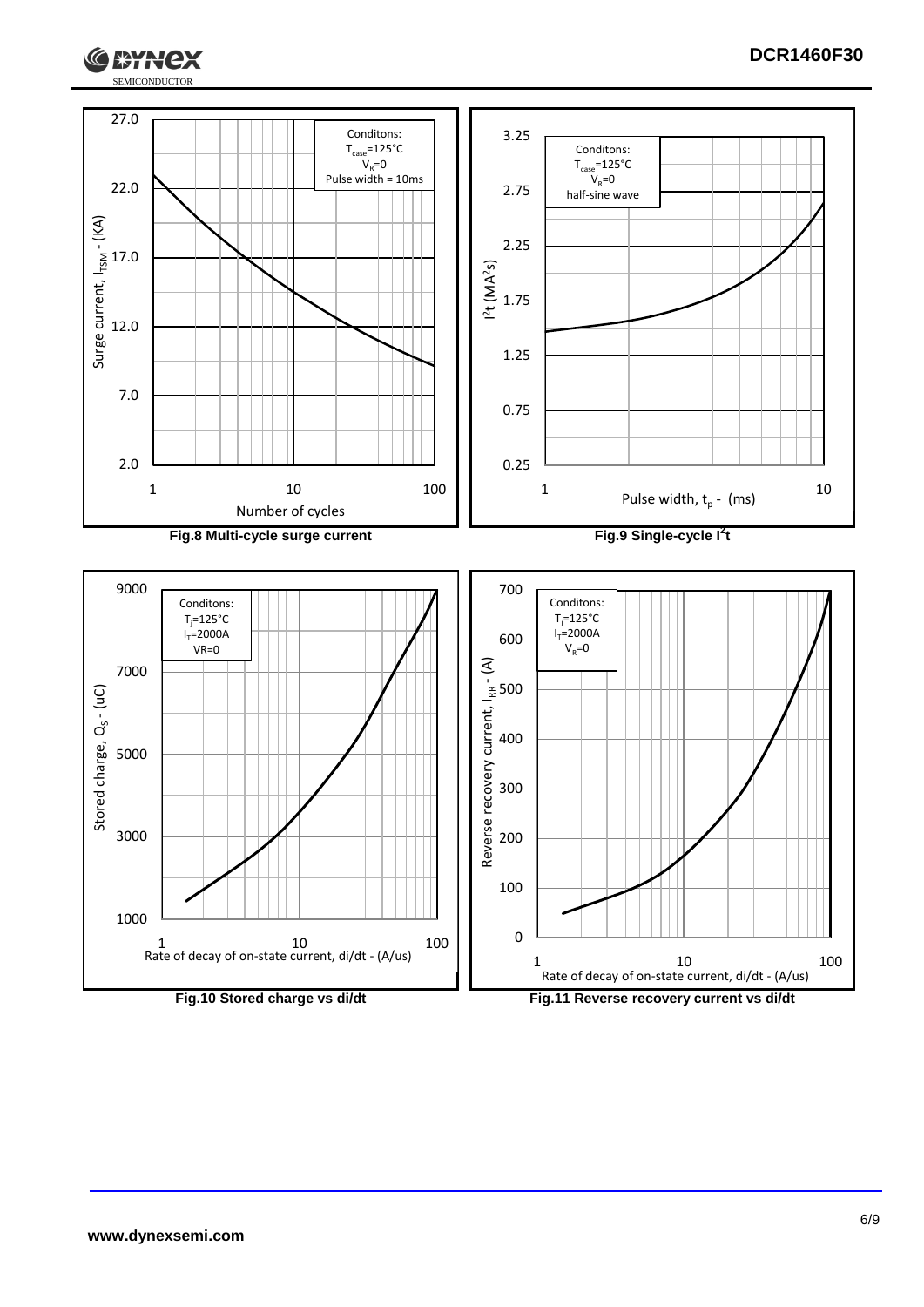

**Fig.12 Gate characteristics**



**Fig.13 Gate characteristics**

SEMICONDUCTOR

**RYH**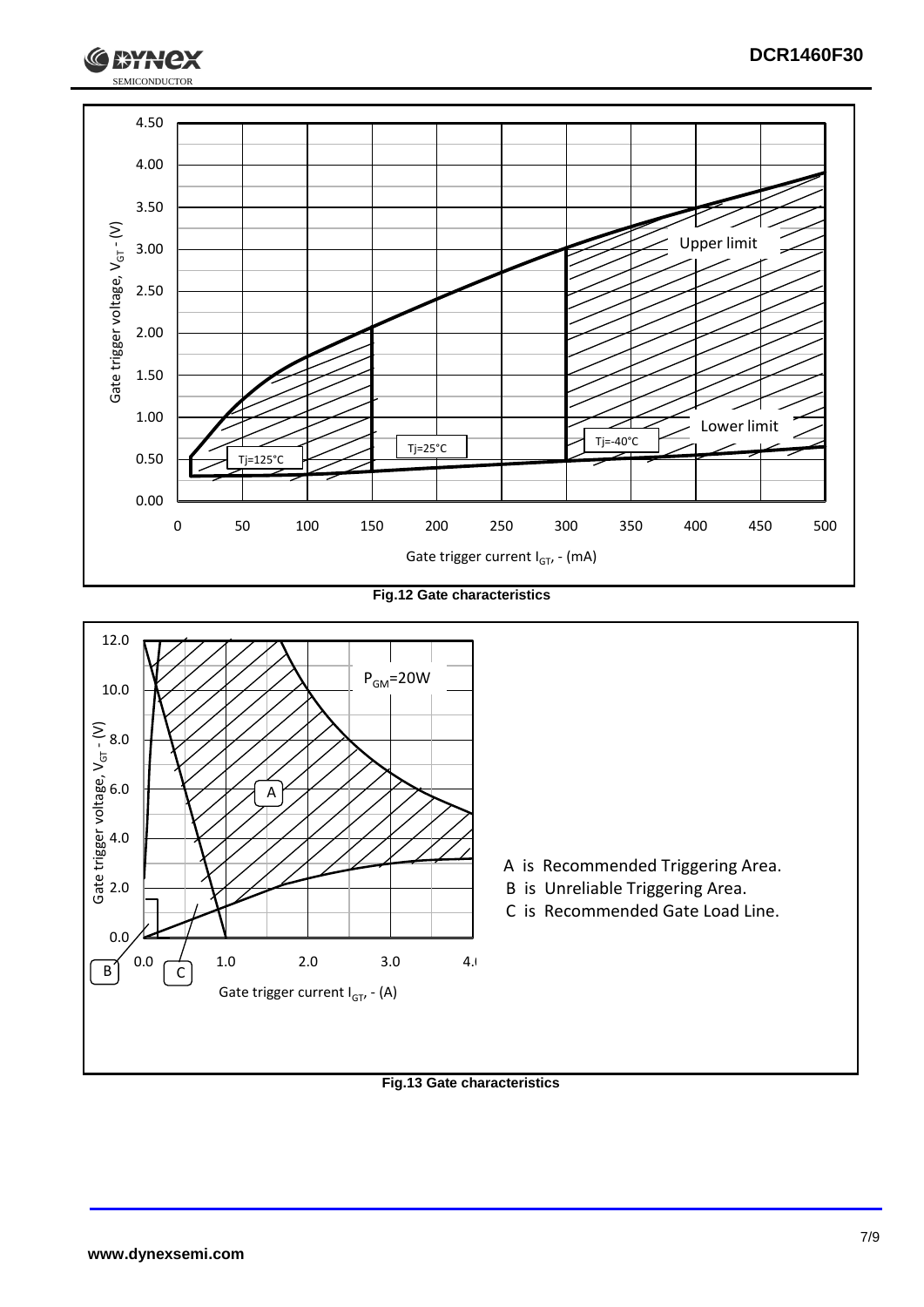

### **PACKAGE DETAILS**

For further package information, please contact Customer Services. All dimensions in mm, unless stated otherwise. DO NOT SCALE.



**Fig.14 Package outline**